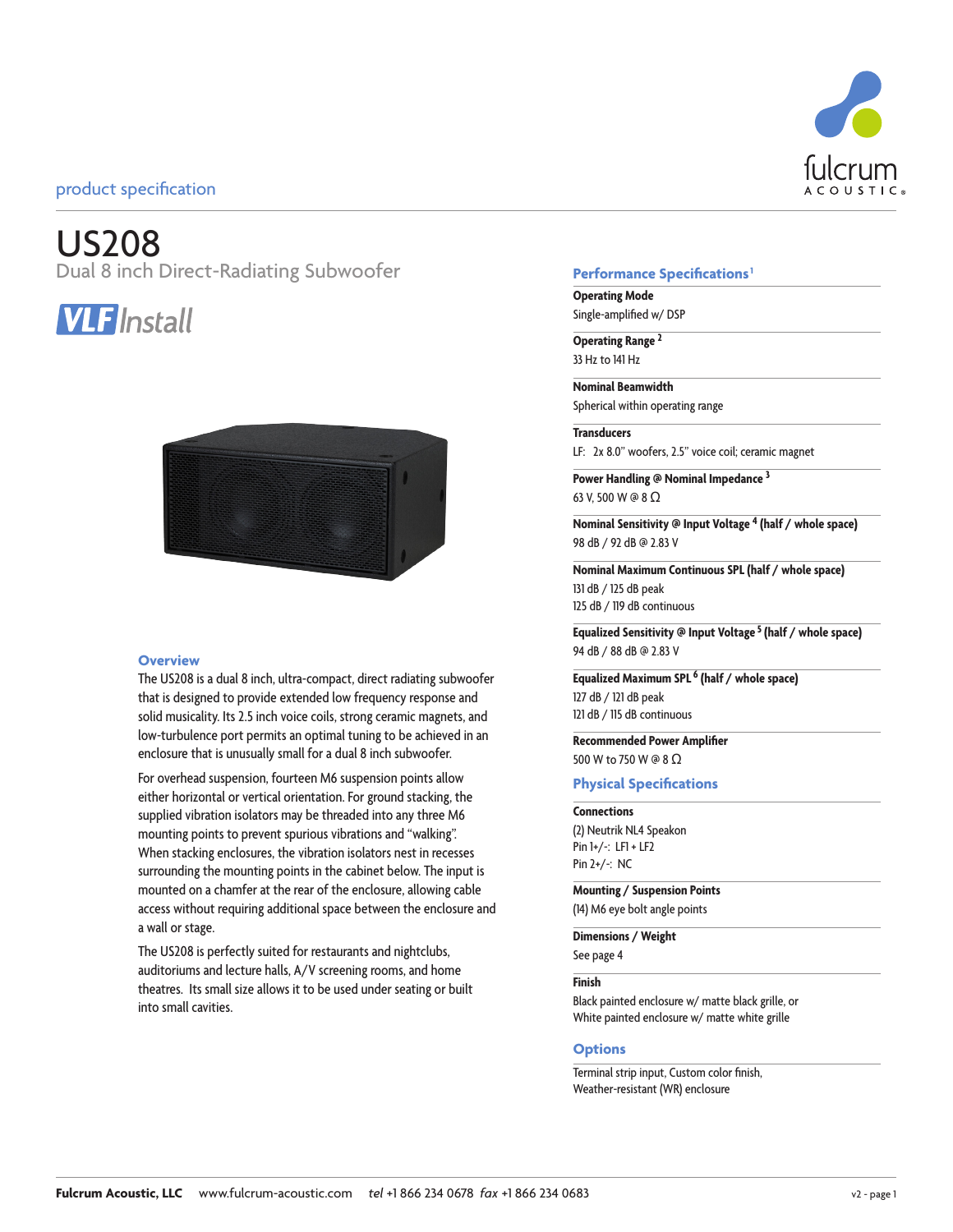



Axial Sensitivity (dB SPL, 2.83 V @ 1 m, half space)  $^{7,8}$ 

Axial Processed Response (dB, half space)<sup>7, 9</sup>

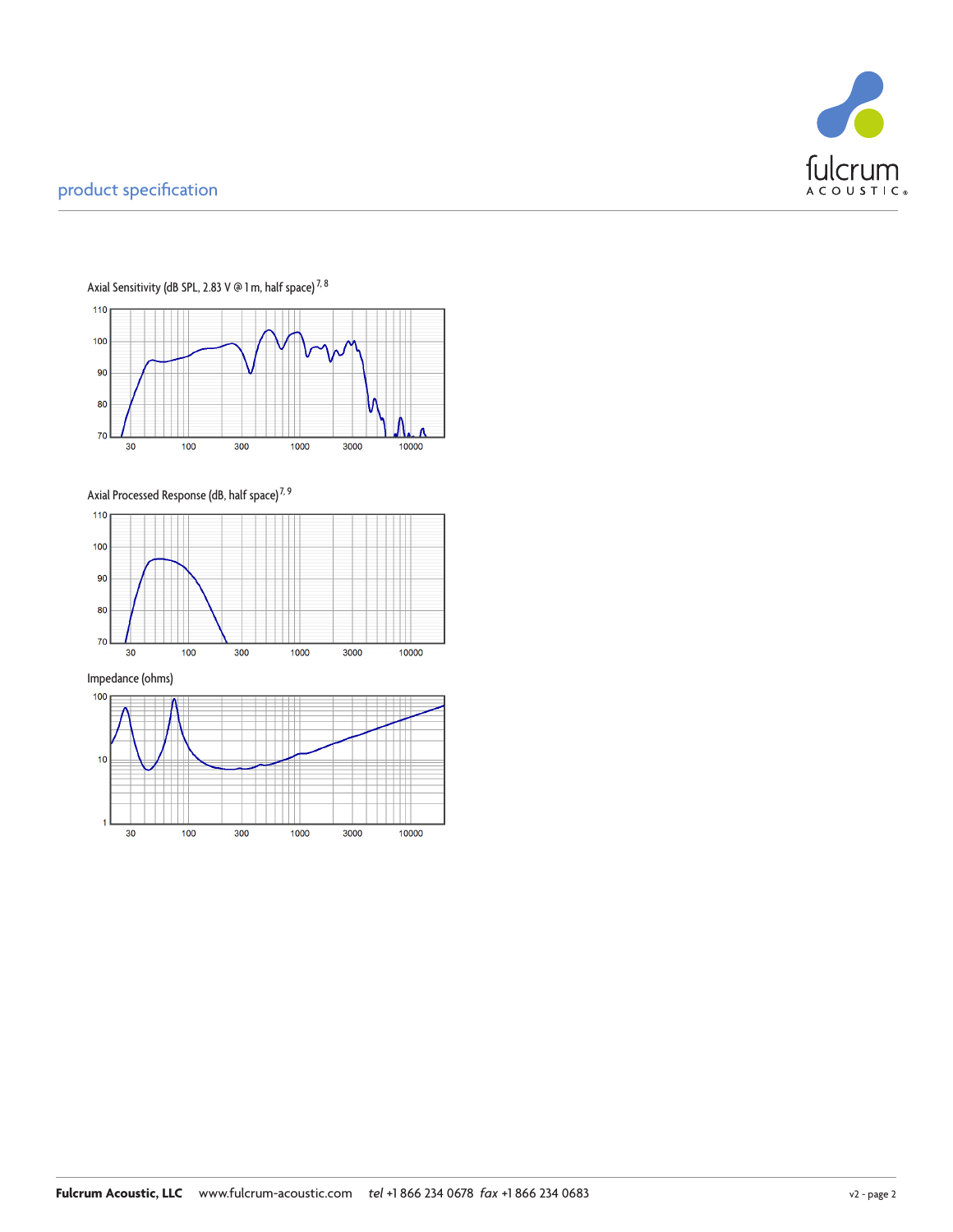

#### **Technologies**

The 8 inch woofers in the US208 have 2.5 inch voice coils, strong ceramic magnet structures, and silicone impregnated spiders for high excursion and long term stability. This allows the pair of woofers to handle 500 watts of long term power, and provides the motor strength required to operate effectively in such a small enclosure.

The enclosure shell is constructed of Baltic birch plywood, while the ports are constructed of articluated plywood. The port design makes use of all available frontal area, minimizes turbulence, and smoothly guides the air flow to the center of the enclosure.

#### **Connection Diagram**



The specially-selected vibration isolators are much more effective than conventional loudspeaker feet. They are constructed of highcompliance neoprene for a high coefficient of friction, and allow up to 4 mm of lateral displacement.

The net result is a subwoofer that provides low frequencies with a very authoritative character in a package that fits into very small spaces.

#### **Mechanical Specification Drawings**

2D and 3D DXF dimensional drawings are available for download at www.fulcrum-acoustic.com/support .

#### **Notes**

*1* **Performance Specifications** *All acoustic specifications rounded to nearest whole number. External DSP with Fulcrum Acoustic-provided settings is required to achieve the specified performance.*

*2* **Operating Range** *The frequency range within which the processed response is within 10 dB of the average.*

*3* **Power Handling** *Based on the AES power handling of the transducers.*

*4* **Nominal Sensitivity** *The 1-meter-referenced SPL produced by a 1 watt band limited pink noise signal, with no processing applied.*

<sup>5</sup> **Equalized Sensitivity** The 1-meter-referenced SPL produced when an EIA-426-B signal is applied to an equalized<br>loudspeaker system, at a level which produces a total power of 1 watt, in sum, to the loudspeaker subsecti

<sup>6</sup> **Equalized Maximum SPL** The 1-meter-referenced SPL produced when an EIA-426-B signal is applied to an<br>equalized loudspeaker system, at a level which drives at least one subsection to its rated power.

*7* **Resolution** *All response graphs are subjected to 1/6 octave cepstral smoothing with a gaussian weighting function.* 

*8* **Axial Sensitivity** *The SPL plotted against frequency for a 1 watt swept sine wave, referenced to 1 m with no signal processing.*

*9* **Axial Processed Response** *The axial magnitude response with recommended signal processing applied.*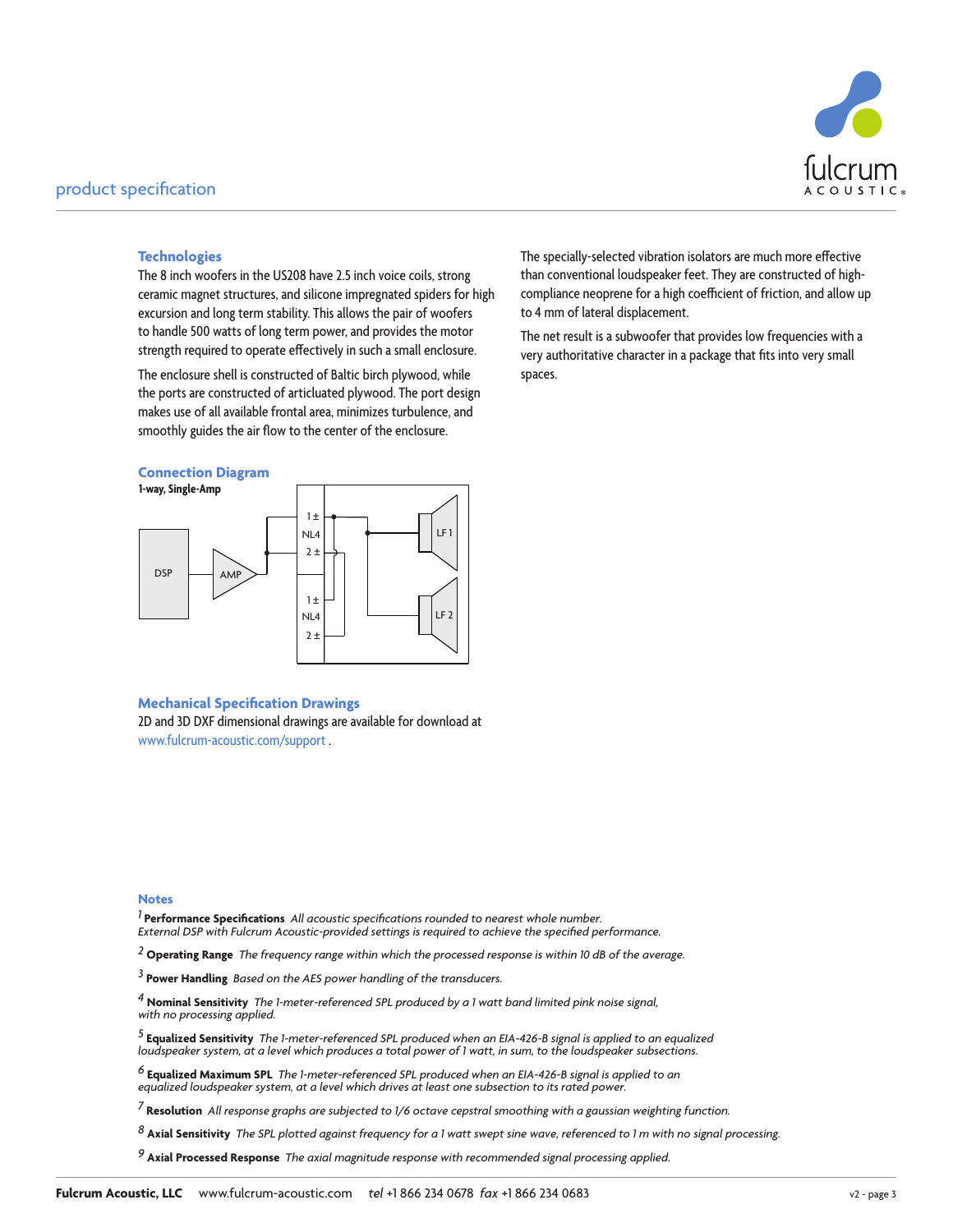